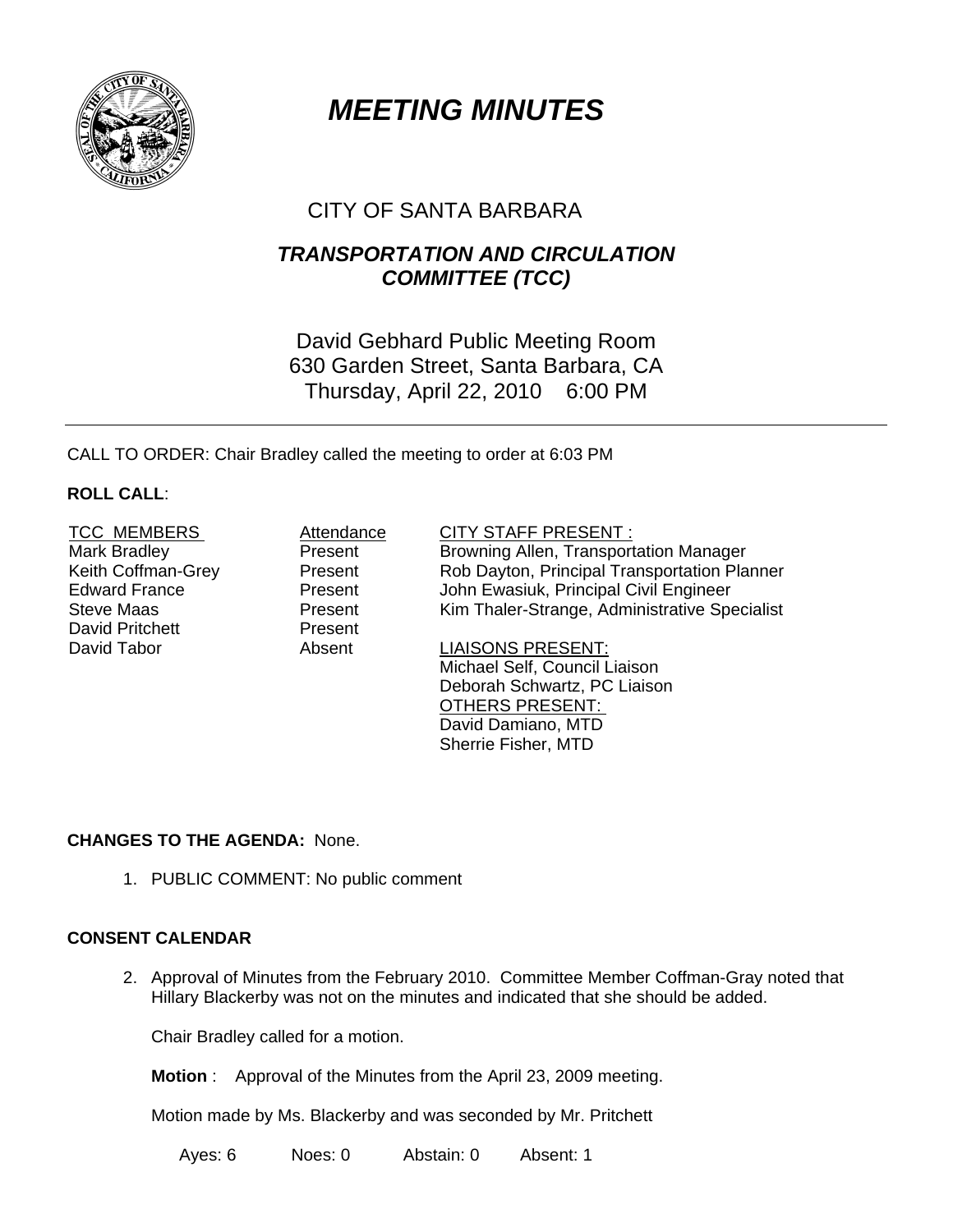Committee Member Tabor arrived at 6:15

### **REPORTS**

### **3. MTD Monthly and quarterly reports for March and the Quarter ending March 31, 2010.**

Chair Bradley asked if Steve Maas or Sherrie Fisher of MTD Had any comments on the reports.

Mr. Maas: Rider ship is down. However, the 5-year trend show an upward curve.

Mr. Pritchett indicated that his comment merges with the next agenda item.

#### **4. MTD Presentation of Service Changes**

Sherrie Fisher of MTD Gave a report on the changes that were slated to take place in fall 2010.

Ms. Fisher pointed out that MTD has been doing table hours at places including: City College, the Transit Center, UCSB, and La Cumbre and State. There is still opportunity to email MTD or write and give opinions. There is still time to discuss changes for Fall. The goal is to reallocate service hours to maximize efficiency. There will be a 1% (or 2000 revenue hours). There was also a need to correct schedule adherence problems (also known as 'the bus was late').

Line 3 will be reduced to 30 minute headways during non peak weekday hours (9 a.m. – 2 p.m.). Line 6 will have some hours reallocated to improve schedule adherence. Five minutes will be added to this line to keep it on schedule. This line is meant to be coordinated with line 11. There will be five minutes added to Line 17 for better schedule adherence. Two late evening trips from City College will be eliminated (9:16 and 10:16 p.m.). The line 5 will make up for that.

Line 21's Sunday services will be eliminated due to low rider ship. Line 20 will still run on Sunday.

Line 27 will run with 30-minute headways as opposed to 12-minute headways on weekdays when UCSB is not in regular session (This includes breaks). This line has been incredibly successful, with a 300% rider ship increase. This line will coordinate with lines 6, 11, 12 and 24.

Line 2210, which is a school booster from the Mesa to Santa Barbara High School will be eliminated due to low rider ship. Line 5 still services the Mesa and there are other buses that also provide service the Mesa.

Finally, On Veteran's day and New Year's Eve, busses will run on Saturday service schedule.

Sherrie encouraged people to go online and look at specific changes. She also indicated that she had copies at the meeting.

Chair Bradley confirmed the website – www.sbmtg.gov.

Mr. Pritchett asked if the new schedule starts in July. Ms. Fisher replied that it starts in August. He then reaffirmed that the current schedule runs through August, and suggested that MTD staff add a word or phrase to clarify what you mean when you refer to "regular" session at UCSB, since many staff and students consider the summer session a regular session. Mr. Pritchett also inquired if the addition of five minutes for schedule adherence would mean that there would be a longer headway for riders. Ms. Fisher replied that for most trips, lines 6 and 11 would be able to maintain the headway, although there might be an 8 or 12-minute headway on one or two trips to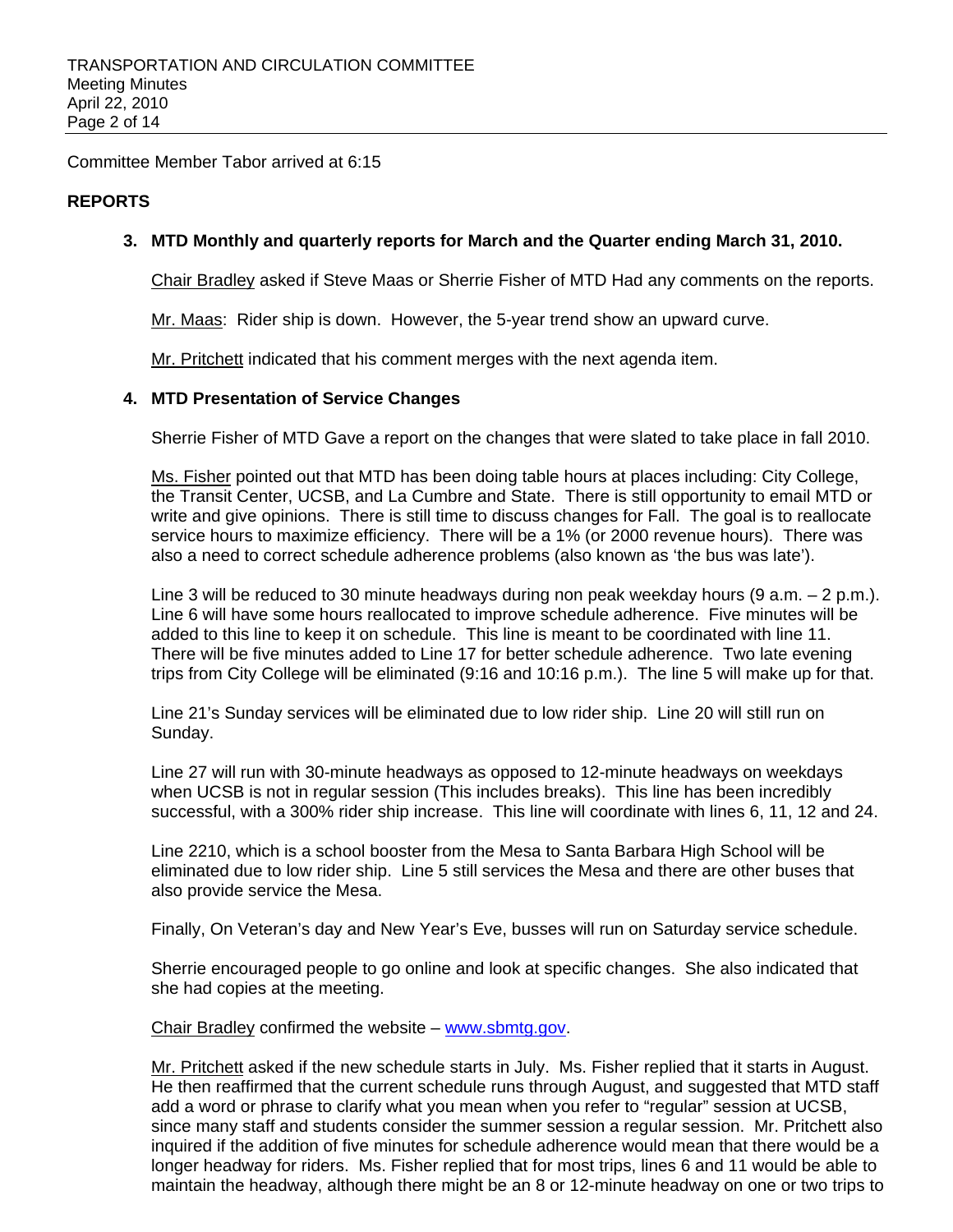correct the five minute difference. She also pointed out that the 5 minute difference would be spread over the entire length of the route.

Mr. Pritchett asked if these changes were shaving 1% off the budget. Ms. Fisher replied that they were. Mr. Pritchett went on to ask what other ways the budget was balanced. Ms. Fisher replied that MTD has some budget difficulties but the problem is in the \$400K to \$500K range. We have ARRA funds that we can transfer to Operations if necessary, but they have to last. 2000 hours won't save the budget, but staff is exploring other options. Also, MTD is in contract negotiations with the teamsters.

Mr. Pritchett asked what the public can expect in regards to changes and if this was a commitment that the changes presented are the only scheduled ones. Ms. Fisher replied that these are the only proposals to change for the fall. Anything else is up to the board; however she does not expect that there will be any changes.

Mr. Pritchett pointed out that the State Street Shuttle only costs \$.25, which people think is way too low. Does MTD have anything to do with determining the price of the shuttle? Ms. Fisher answered that: the \$.25 revenue gets turned over to the City; and that they are strongly supporting shuttle. If the price were to go up to \$.50, it would have to be done internally at MTD, with the rider input, but the City would be involved as well. Mr. Pritchett affirmed that MTD doesn't get that money.

Mr. Allen stated that under the City's current contract with MTD, the revenue created by the State Street Shuttle offset the cost. If the price went up to \$.50, the City would either keep the money, or the money that is given to MTD would be reduced. When the Enhanced Transit Subcommittee looked at the expansions, that was part of the discussions. The Subcommittee did not want to mess with the Shuttle. The issue can be revisited in the future with direction from Council. MTD would have to do the analysis. The City is getting \$120,000 in revenue from the Shuttle, which reduces the amount of money we have to pay for the Shuttle. The money currently come out of, Measure D, RDA and DTP funds. The City has a \$1.1 million dollar contract with MTD, which is reduced by the Shuttle revenue, which fluctuates based on rider ship.

Mr. Pritchett then inquired that if there was more revenue from the shuttle, would it go into the streets fund. Mr. Allen replied that staff would have to look into how that is divided. Mr. Pritchett stated that the figure should be nailed down. Ms. Fisher indicated that MTD would be willing to have that discussion.

Mr. Bradley asked if there were any other questions.

Ms. Blackerby thanked MTD for reaching out to the rider ship for their input. She commented that it is a good way to let people know what is going on and solicit feedback. It gives MTD cover to say that they have reached out to their rider ship. She expressed an interest in seeing the feedback. Ms. Fisher replied that they have heard very few complaints about changes. MTD is aware that what they do affects the riders and community, so they want to hear about it.

Mr. France thanked Ms. Fisher for the presentation, and stated that he had an overall comment. As a casual rider, his problem is adherence, because it's not known at the time that a bus is running late. On non-workdays there is a lack of ease of reference for schedule changes, especially for weekends and holidays. He suggested that the schedules be simple, and schedule changes include another layer of confusion. Pointed out that in some hubs in other cities, there are led displays that show the times, as well as delays and schedule changes. This is a "quality of use" enhancement. Ms. Fisher indicated that the suggestion is on the long term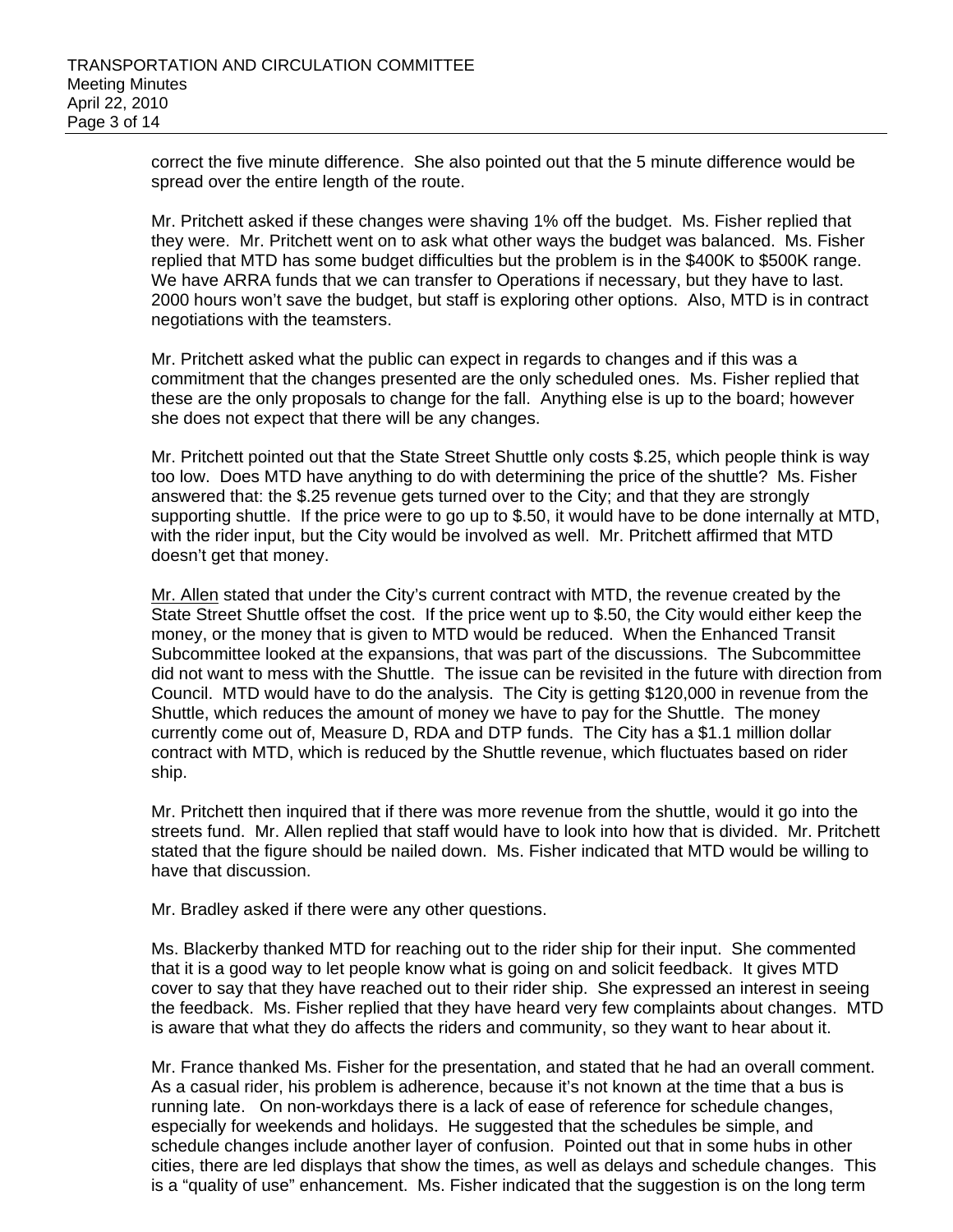Capital Project list. MTD does not have the funds at this time. Ultimately they would like to have a GPS system that could be accessed by phone or display to give notice of delays. They recognizes the importance of this.

Mr. France also repeated Mr. Pritchett's comment about UCSB's "regular sessions." He expressed his pleasure that the shuttle is so successful and pointed out that summertime is a well-used time for UCSB and the transit-dependent programs that are run. Maybe the changes in August should be reviewed.

Mr. Coffman-Grey said he was pleasantly surprised at how small the reductions are, indicating that the changes were just small tweaks that needed to be done annually. He also said that it was fortunate that there was only a 1% change.

Ms. Fisher replied that MTD had a contract for fuel costs that helped with their ability to keep changes small. Unfortunately, the fuel contract is ending. Bids are out for a new contract, but they probably won't get the same cost. MTD was fortunate to have had the contract and the stimulus funds.

 Mr. Bradley thanked Ms. Fisher for the presentation and asked if there were any fare increases planned for this year. Ms. Fisher replied that there were no fare increases this year, but MTD will be discussing the 10 ride and 30 day passes at some point.

 Mr. Bradley also asked if MTD would be gaining Measure A money soon, and if the sales tax drop affected revenue budget. Ms. Fisher replied that Measure A started on April 1, 2010. After a few months MTD will get the first monies. However, as with every agency that is receiving Measure A funds, the expectation is that there will be less money than originally anticipated due to the economy.

Mr. Bradley asked if the schedule adherence on lines 6 and 11 was due to people getting on and off, or other traffic issues. Ms. Fisher answered that it was due to both. These lines are very successful; however, with a line as long as the 6, any road construction or accidents will affect it. Mr. Bradley asked if this adjustment occurred only during peak periods. Ms. Fisher replied that it occurs all day but moreso in the peak periods.

Mr. France asked about the Capital Plan. He indicated that there has been a mode share increase in bicycling of about 3-5% Are there any bicycle facility changes planned for MTD? He pointed out that it would enhance the range of rider ship if there were adequate bicycle facilities. He also stated that there is a lack of secure bike parking around key bus stops. Is that in the Capital Projects. Ms. Fisher replied that there are no plans now, but there could be in the future. It could be less expensive than some other projects, and there may be grant opportunities. MTD would like to have a 3 bike rack on the busses, however it does not meet California standard of how far it can stand out in front of the bus. There is no change there for now.

Mr. France indicated that he understands the challenge. He pointed out that in the next 5 years, security improvements, especially at the transit center could be perks. Ms. Fisher said that they would have to get input from the City. The 2 bike racks are successful; however, people tend to forget their bikes on the rack.

Mr. Bradley inquired about Measure A bike improvement programs starting up. He said that this type of improvement would improve the interface. He also asked if the change to the IV Shuttle will be to the weekend schedule? Ms. Fisher said yes. Mr. Bradley indicated that it would be good to look at the numbers.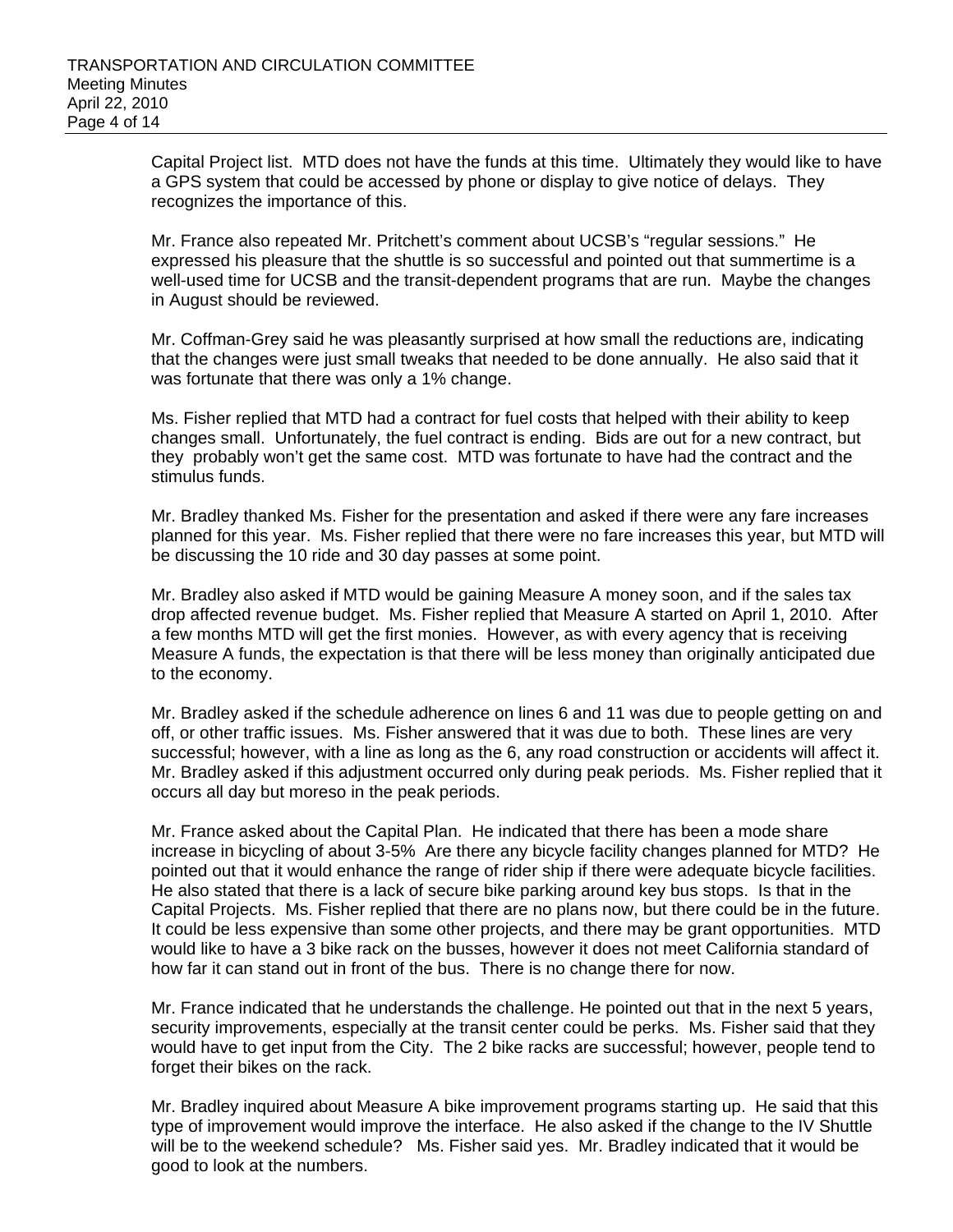Chair Bradley asked for comments and hearing none, moved on to item 5

### **5. Capital Improvement Program (CIP)**

John Ewasiuk, Principal Civil Engineer presented an update to the Capital Improvement Program Report from the February meeting.

Mr. Ewasiuk addressed the revised handout correcting a minor error pointed out by Maas, and indicated that he made the same presentation to the Planning Commission earlier that day, and reminded the Committee that he was presenting his report in accordance with the Circulation Element. The focus of his report was on funding priorities, proposed updates, and the Fiscal Year 2011 Streets Capital Improvements budget.

He indicated that there is limited available funding, as revenue projections continue to go down, and competing project priorities. It is important that the City work to maintain the infrastructure before tackling new projects. The six-year CIP is published, and ready for review, addressing both funded and unfunded projects. This is a one-year budget as opposed to the usual two year budget. The Streets CIP will be going to Finance Committee and Council in upcoming weeks.

There are three funding sources for Streets Capital Revenues: Measure A, which replaces Measure D, which expired in March, in the amount of \$680,000 and declining; Utility Users Tax in the amount of \$1.35 million; and grant funds totaling \$4 million, including \$2.2 million for the Ortega Bridge Project, \$1 million for Pavement Maintenance; and \$800,000 for the Safe Routes to School, including the Jake Boysel Bike Path Project.

Projects that would have consequences if not done are the highest priority, including ADA projects, maintaining infrastructure, maximize leveraging of City's funds through grants, and street safety projects. Policy improvement projects are also important.

Mr. Ewasiuk also discussed the number of projects in the CIP, and how eight projects had to be eliminated as staff had to cut an additional \$400,000 from the budget. He expressed the opinion that finance will be giving staff even more reduced numbers. The projects that were removed cost anywhere from \$25,000 to \$100,000 each. Currently staff is trying to keep as many items as possible by spreading out the money and planning to defer or find alternate funding sources for certain projects. Public Works staff is also banking money as much as possible, and utilizing cost savings from under-budget projects to help fund other projects. An example of this is the Ortega Bridge Project, which will utilize cost savings from the Haley/De La Vina Bridge Project. Projects such as the Laguna Pump are being delayed, and sidewalk infill has been removed for right now. Other projects are not due to start for several years. Grant funds are being utilized as much as possible, but in some cases, the City needs to find matching funds. The pedestrian refuge islands and traffic safety education projects are new, and hard to find funding for.

Other project budgets were adjusted. The Mason Street Bridge, and Traffic Signal Operational Upgrades were reduced by \$25,000, while the Bridge and Drainage System Maintenance Projects were increased by \$25,000. Pavement maintenance was increased by \$164,000 because other projects were cut, but will be reduced due to revenue projections. Staff estimates an approximate reduction of \$100,000 - \$200,000. The city has budgeted \$2.2 million in that line item, but is now budgeting \$1 million. \$2.7 million in stimulus money has been received which helps with the shortfall.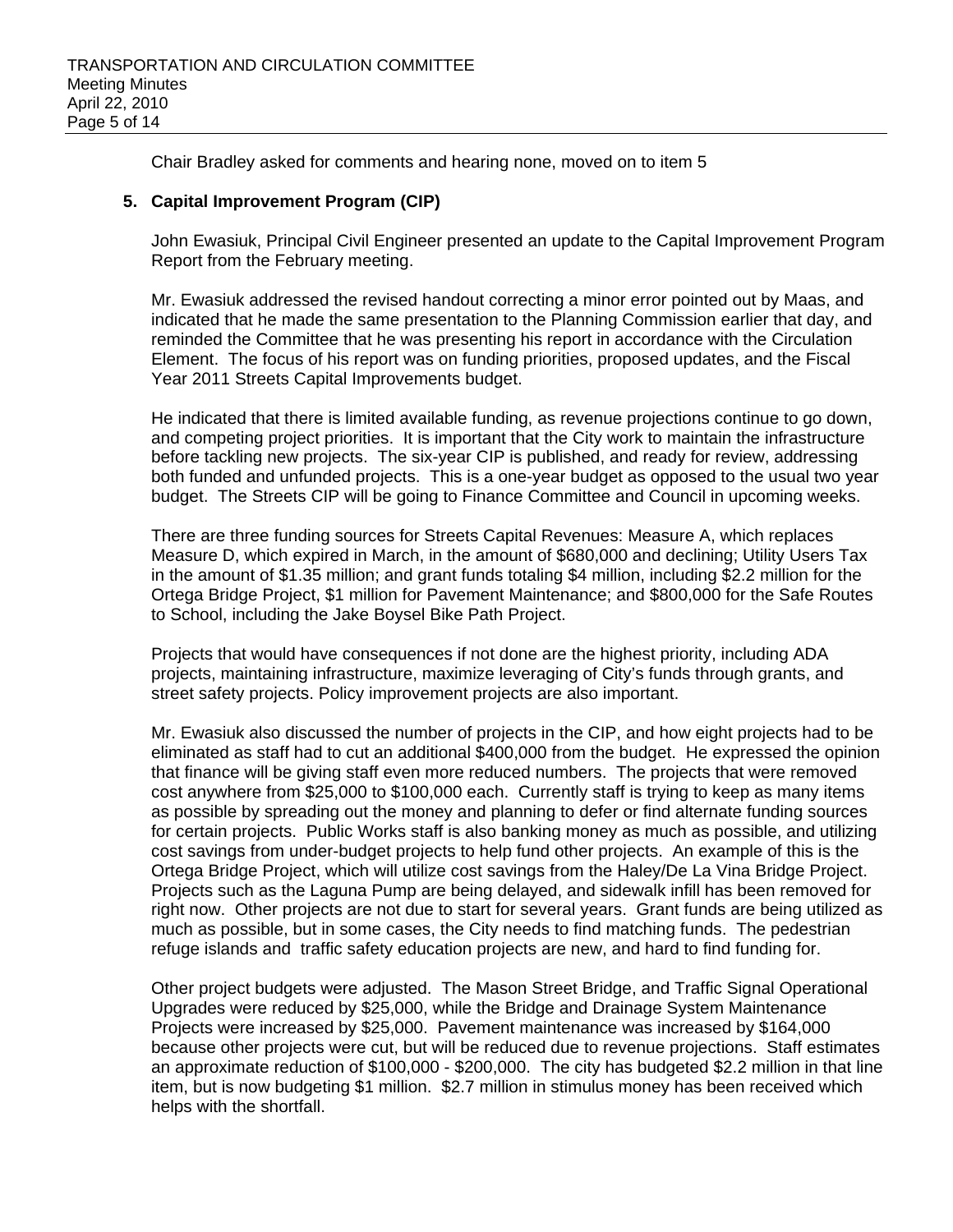Chair Bradley opened the floor for questions

Mr. Maas complemented Mr. Ewasiuk for doing a very good job of prioritization in a tough economic climate. There were two project that were not addressed during this presentation though they were on the previous list under safety upgrades – the Carrillo/Anacapa and Figueroa/De La Vina intersections. Mr. Ewasiuk replied that the City received \$400,000 in grant funds for the Carrillo/Anacapa intersection thereby allowing the money allocated for that intersection to be used for the Figueroa/De La Vina intersection.

Mr. France asked if the grand funds were for both intersections. Mr. Ewasiuk reiterated that the grant is for Carrillo/Anacapa, which frees up that money for Figueroa/De La Vina.

Mr. France asked if this was money encumbered from previous years. Mr. Allen said that the Committee was given a presentation on this project last year. It does appear on the CIP, and is included as part of the Highway Safety Index Grant. The grant will be used for the Carrillo/Anacapa intersection and the City money will go to the Figueroa/De La Vina intersection, which was originally going to be funded by the Traffic Congestion Relief Program. The problem was that staff didn't know when they would see the money from that program as more awards were granted than available money. These projects are Council priorities so money had to be switched around. Mr. Allen reassured Mr. France that both projects are still on the list.

Mr. Coffman-Grey said he was pleased that De La Vina was mentioned, and is on its way through the process. He pointed out that although the economy is going through tough times, he hates seeing alternative transportation projects being put away. He indicated his understanding that the budget and infrastructure maintenance is important for streets. When he initially saw the maintenance projects going from \$900,000 to \$1 million he thought those funds could be utilized to save other projects. He recognizes that street maintenance is important and will save more money in the long run, and that this would be far worse without Measure A.

Mr. Tabor said that he appreciates the extra effort that has to be put into this. His concerns were addressed when he saw that the bridge projects drop off list, but are not necessarily going off schedule. There's no funds for them right now. He noted that while a couple times a year there is news of sinkholes in other areas, but never here.

Ms. Blackerby said she can only imagine how hard it is to deal with this issue, and asked about the meetings on April 27 and 29. Mr. Allen replied that the Finance Committee meeting on April 27 starts at 11:00 a.m., and the Council meeting on April 29 is from 9:00 a.m. to noon. She also expressed her appreciation for ARRA funds.

Mr. Pritchett pointed out the increase for Drain System Maintenance and asked if this was because of the failed culvert on Modoc? Mr. Ewasiuk explained that the failure was in the corrugated metal pipe under Modoc. This pipe drains the freeway and railroad tracks. It needed to be repaired before the forecasted rain for the following week. Shortly after that repair was made, another larger pipe on Cathedral Oaks needed repair to avoid a potential sinkhole. While these projects were not necessarily significant in cost, they did deplete the Drainage System Maintenance Funds.

He asked Mr. Allen to remind the Committee about the shuffling of funds for Carrillo/Anacapa and Figueroa/De La Vina. What is the mechanism? Mr. Allen said that these were scheduled in the program and there would be discussion on how they will move forward. Mr. Pritchett then reiterated that the meeting on April 27 was the Finance Committee meeting and the April 29 meeting was a Council meeting. Mr. Allen explained that at the Tuesday meeting the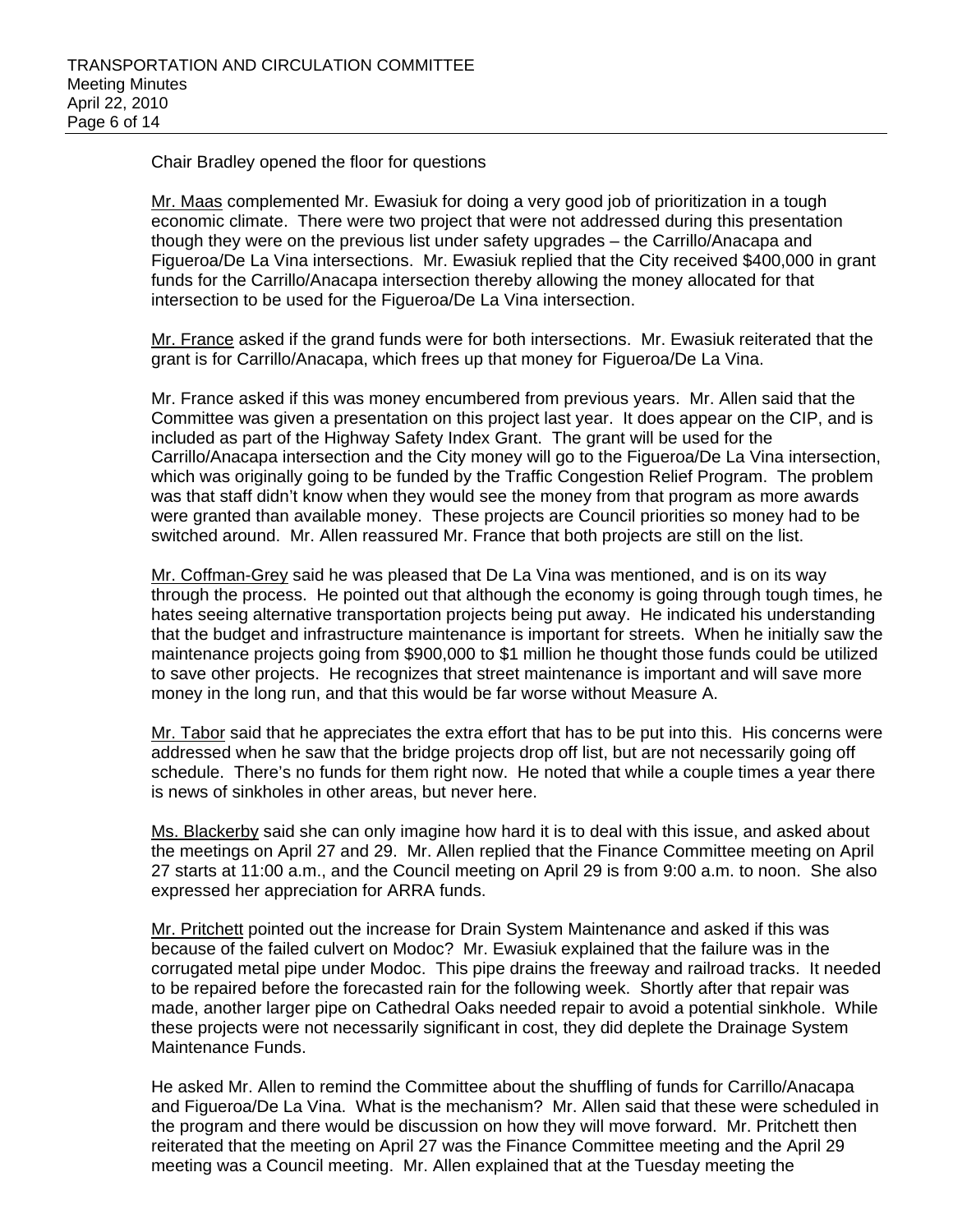Department heads will discuss where the City is with regard to revenues, and on Thursday, the topic will be the entire City budget.

Mr. Pritchett brought up that the Figueroa/De La Vina intersection was the site of a pedestrian fatality. He asked when the Committee will see some designs for this, if we have the money to move forward. Mr. Allen replied that there is no definitive date to bring before the Committee. MNS is doing the conceptual design; staff is trying to get a status report from them. The goal is to bring this item before the Committee in the next couple of months. Staff will bring three different options so that the Committee can make recommendations. He expressed his hope that staff would see something by the July meeting.

Mr. Pritchett also would like to hear his fellow committee members comments on the BTA, and why this line item is zeroed out, with staff saying that matching funds will be found if needed. He indicated that he is uncomfortable with this approach, and would like to see the line item the way it was. While he acknowledges that staff does not want to chip into the Pavement Maintenance budget, he recommends moving the budget numbers around so the BTA would stay there, and develop a narrative about why the math is needed. It would be a good message to the public that the City is ready to do a policy statement. Mr. Allen replied that he appreciated Mr. Pritchett's concern, and said that staff had the same concern. The City had applied for BTA grants during the current fiscal year. \$29,000 was what we needed for matching funds. He does not know if we will get the grant. We have 3 -4 years to complete projects and can get an extension if necessary. It is better not to plan, giving the workload. If the City gets the grant, staff will ask for the money. Staff had to make the choice and decided to move forward with project that need to be done that are already funded. Mr. Pritchett countered that there is a policy precedent for the bridge projects, and that he is trying to balance from the other side of the table.

Mr. France is not comfortable with the thinking behind the cuts for all Transportation projects. He understands the situation, but would love to see the pavement budget, because it is like the bridge budget. He said that Projects can be put off, however, the ability to think critically becomes important when dealing with other vital projects that are important to a growing number of alternative transportation users. He referenced the 2% increase in the mode share of cyclists, and indicated that the Bicycle Coalition has been conducting a survey that states that the main reason why more people don't become cyclist is due to safety concerns. He expressed a desire to make the argument for more abstract projects that are needed such as traffic safety education. There are more cyclists out on the road and a relative level of unsafe streets. This has been a priority in the past. He does not think that people really understand how important it is. There should also be more scrutiny of the thinking behind these cuts, as this isn't about money, but about the safety of the mode share.

Mr. Bradley pointed out that part of the effect of a weak economy is that more people are using alternative modes, and that should be taken into consideration. He asked if it was possible for matching grants to put it conditionally in the budget, for example if a grant is received before a certain date, could it go to that project? Mr. Ewasiuk replied that the Pavement Maintenance Fund is a slush fund. If there is an emergency and there isn't enough money in other accounts, money is taken out of the Pavement Maintenance Fund. That money is considered liquid, and there is a large amount of it. Mr. Allen added that staff will be holding off on capital projects going out to construction until the second half of the fiscal year because of the economy and the fact that sale tax revenues are down. If we are going to get the BTA grant, there would still be matching money for projects. Holding off on capital projects gives us a bit of flexibility. Also, it insures that we have the money. The amount of money we have available could be reduced if the economy doesn't get better. Tough decisions had to be made, and staff has been asked to look for grant opportunities. Mr. Allen stated that this was the toughest budget he has dealt with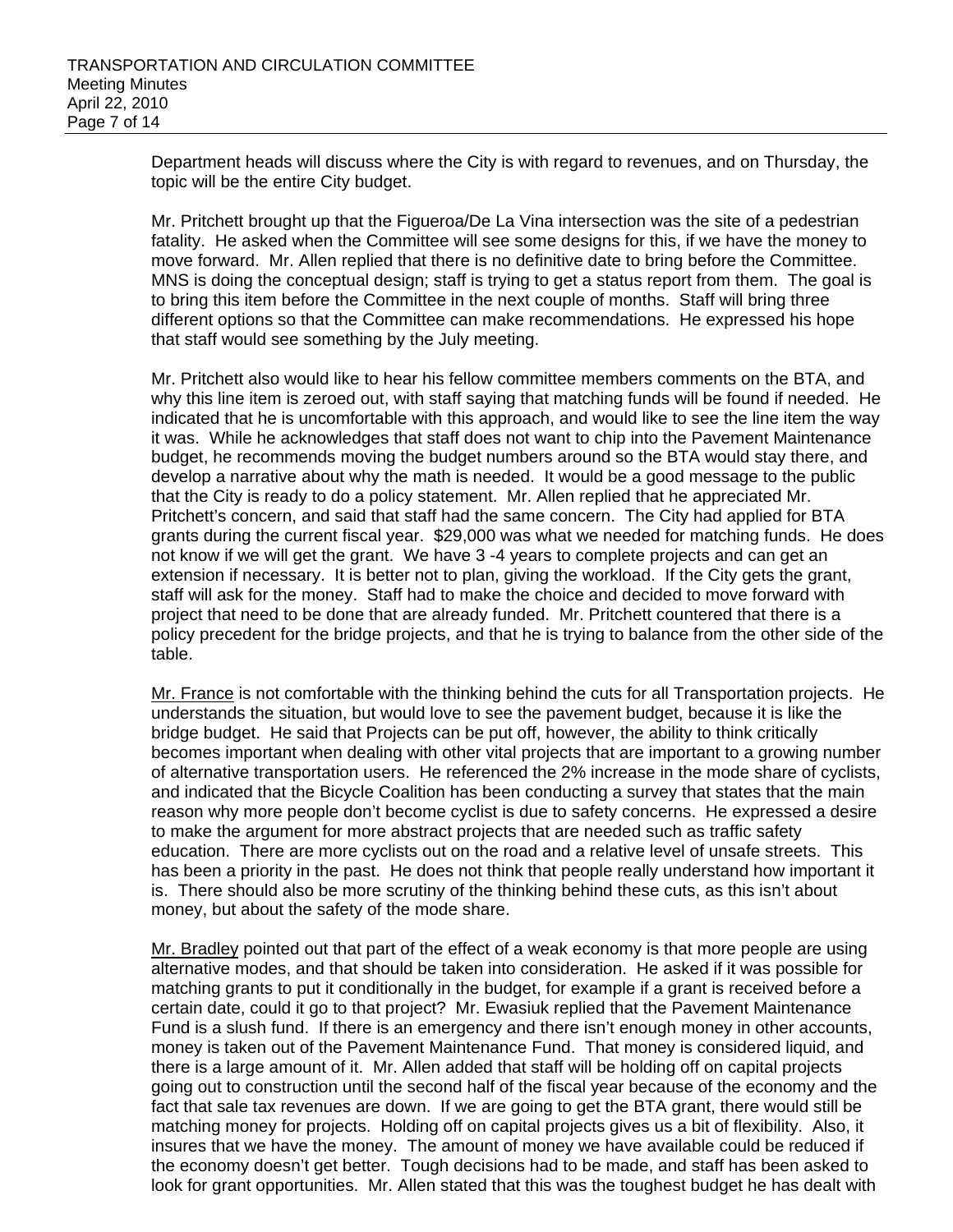in his 30 years of public service. Staff has to take a hard look at what is available in order to move forward. Maintaining the infrastructure is essential. The first cycle of Measure A money will come to the City in Fiscal Year 2012 for pedestrian, bicycle and Safe Routes to School improvements.

Mr. France replied that this is a difficult situation. He emphasized that robust bicycle user ship and pedestrian rates are long term goals. He pointed out that robust alternative transportation user ship is maintaining the infrastructure.

Mr. Bradley asked if the two large bridge projects at Haley and Cabrillo will require City money in 2011. Mr. Ewasiuk replied that the Haley/De La Vina Bridge Project is fully funded due to the banking of money over several years. The Cabrillo bridge project has been banked, but the right of way phase has taken longer than anticipated. It may be in construction by this fall. No more funding is needed for this project. However, there are new bridge projects: the Ortega Bridge, which is fully funded; Mason, Chapala and Yanonali Streets Bridge, and the Cota Street Bridge. These are grant projects that we are currently banking money for. Staff's careful utilization of funds over the years, coupled with strategic planning allows this opportunity. Mr. Ewasiuk concluded by saying that pavement maintenance is the best surface we can apply for all modes of transportation, not just cars.

Chair Bradley asked for more comments, and hearing none, moved to item 6.

## **6. Plan Santa Barbara Draft EIR**

Rob Dayton, Principal Transportation Planner presented the Plan Santa Barbara Draft EIR.

Mr. Dayton said that this is the year of decision and gave a summary of the timeline and steps taken in the report. In general, the DEIR recognizes that additional growth occurring incrementally over the next two decades has the potential for significant impacts cumulatively citywide by 2030. In many instances existing City policies and proposed *Plan Santa Barbara* policy amendments would reduce these environmental effects. The DEIR also identifies mitigation measures as needed to reduce potentially significant impacts to less than significant levels. Mitigation measures would become additional policies and programs in the General Plan. The DEIR also analyzes comparative environmental effects of alternative policy and growth scenarios ("No Project"/Existing Policies, Lower Growth, and Additional Housing alternatives), and considers regional environmental effects and longer-range effects.

Class 1 impacts would be significant. Increased peak-hour traffic congestion. (Mitigation measures MM T-1 road/signal improvements and MM T-2 to reduce peak-hour vehicle trips and increase use of alternative travel modes through modified parking requirements and pricing and transportation demand management measures.)

Class 4 impacts would be beneficial. Reduction in per capita vehicle commute trips from Plan Santa Barbara transportation policies on parking, transit, mode shift, bus passes, telecommuniting/alternative work schedules, car and van pooling, and pedestrian and bicycle infrastructure.

The central transportation issue facing the City is how to accommodate incremental growth while minimizing or avoiding increased congestion at freeway interchanges and major City roads, such as Upper State Street. The DEIR shows that, although better than the No Project Alternative, Plan Santa Barbara as currently proposed will nearly triple the number of significantly impacted intersections in the City.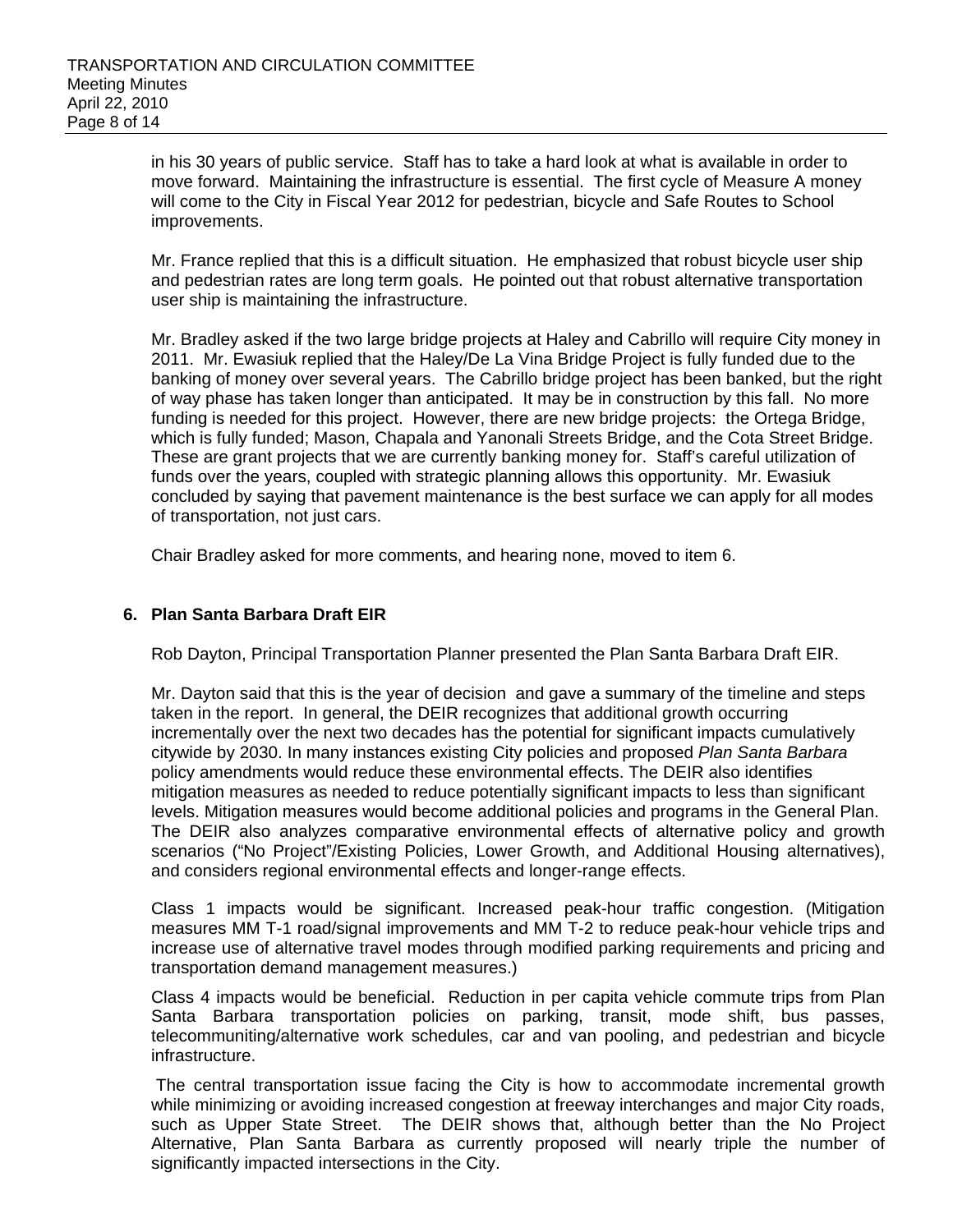The traffic model demonstrates that eliminating growth altogether will not eliminate increases in traffic congestion as the trend of less people living and working in the City continues. The analysis shows if people continue to relocate outside the City and drive to work via U.S. Hwy 101, traffic at the freeway interchanges will continue to increase.

The DEIR analysis indicates the most effective measure to combat traffic congestion is to aggressively support Travel Demand Management strategies that include parking pricing management in the Downtown, as well as other strategies described. The analysis shows that the aggressive support of Travel Demand Management strategies analyzed in Alternative 2 (Increased Housing) could be applied to any of the other scenarios described in the DEIR and significantly reduce congestion impacts in each. Additionally, the analysis shows that future development generates the least amount of increased traffic if located within the Downtown core and along major transit corridors north of U.S Hwy 101.

While parking pricing strategies implemented in the Downtown could have the greatest reduction of traffic congestion, implementing such a policy would also have economic ramifications. Therefore, to be successful, parking pricing strategies must be carefully designed to contribute to the economic vitality of the Downtown.

Irrespective of the amount of land use growth, decision makers must determine the appropriate balance between future congestion levels and the aggressiveness of the City's travel demand strategies.

Mr. Allen interjected that before questions, he would speak to the regulation of parking inventory. He indicated that the parking inventory had not been discussed with the Downtown Parking Committee (DPC), and suggested to their Chair that there should be a joint meeting to discuss the parking inventory data. The DPC is meeting on May 13, and are interested in discussions with the TCC.

Mr. Dayton added that the Planning Commission wanted to pursue the parking pricing, but that this is a Downtown stakeholder issue. Staff was invited to the DO retreat and gave a presentation. He indicated that the City owes its transportation success to Downtown businesses. State Street Plaza was created to emulate La Cumbre Plaza. The DO was in agreement and excited about the possibility that Downtown housing could create a living customer base.

Chair Bradley opened the floor to questions and comments.

Mr. Bradley asked about the time of the DPC meeting. Mr. Allen replied that it would be May 13<sup>th</sup> at 7:30 a.m. Mr. Bradley replied that he had heard that increased housing would generate more trips and needs for more services, even if employees are moving closer to work. His belief is that it is not a strong case for Downtown. He asked Mr. Dayton what the model showed.

Mr. Dayton replied that it depends on where housing is being put. If housing is in Downtown, it would have a neutral impact. A big project, however, might create a stir in area. The City's grid system has the ability to absorb, and there is a very high capacity to move cars, bikes and people. If you put house on the Mesa on the other side of the freeway, there would be more congestion because people would have to cross the freeway. It would be similar with the San Roque area. Housing placed outside of the Downtown core increases congestion, housing within the core has no effect.

Mr. Bradley said that even though parking increases seem to count for most of the traffic demand management, parking pricing would not have much of an effect if there weren't good alternatives to driving such as busses and bike lanes, which we have. He stressed the importance of recognizing that. If there are no options, people will pay to park rather than use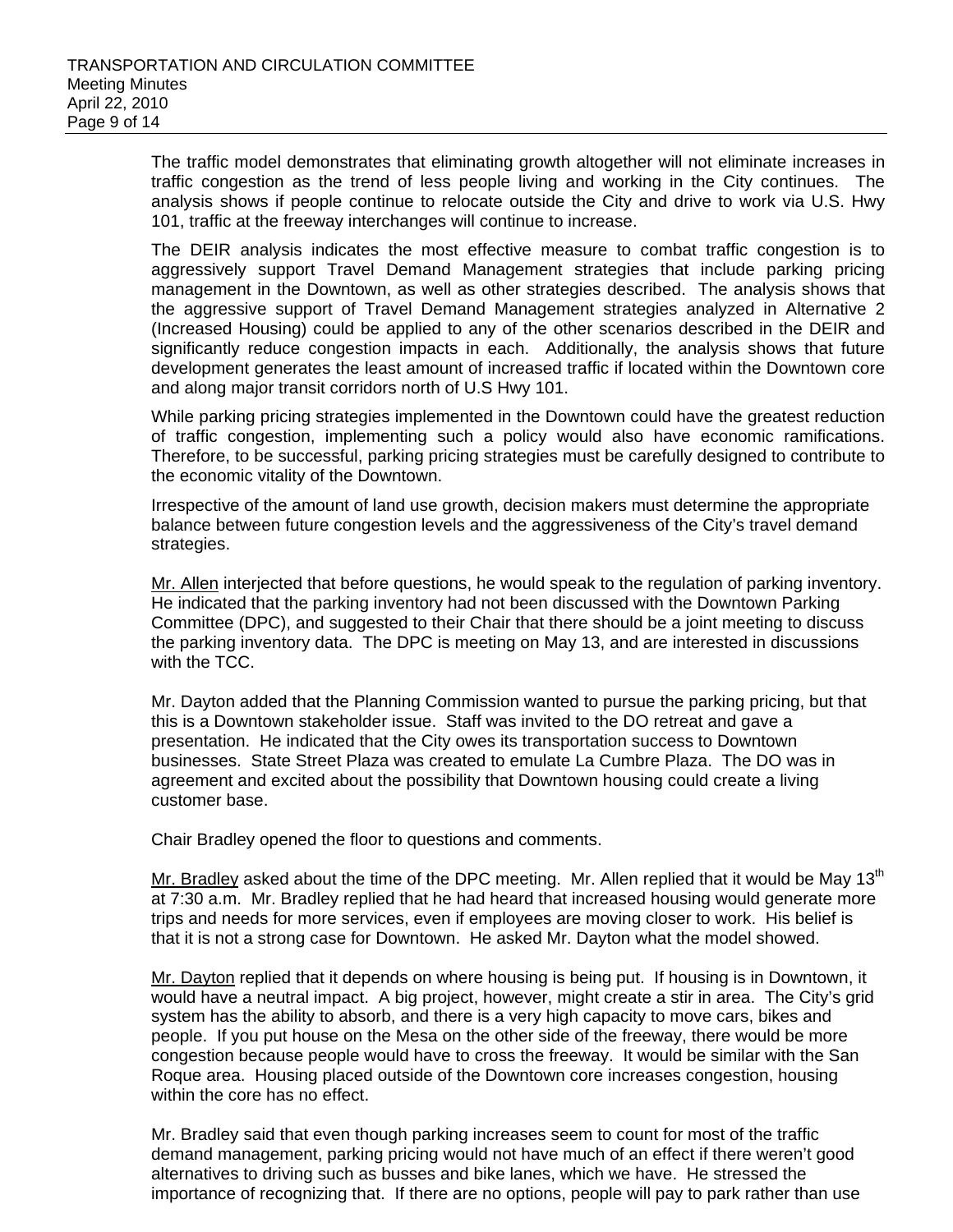those alternative modes. There is some synergy there that more bike lanes and better services could make traffic demand management more effective. He also noted that there wasn't much quantitative evidence on auto trip reduction due to bike lanes and safe routes. There is new evidence and meta analyses that he will send to the consultants and maybe it can be revisited. It is not clear how many things take some number of automobile trips away. Mr. Dayton replied that the consultants forced us to do that because that couldn't be measured at the time. The study is meant to show changes that can be expected, that are conservative and empirically proven. The measures in this study are empirically proven.

Mr. Bradley asked to see the decision point slide again and asked about phasing because both the Housing Element and the Land Use Element have to be decided on before the Circulation Element. This is where the traffic demand management comes in. He is uncertain as to how balance can be achieved if decisions happen at separate times. Mr. Dayton replied that the land use decision has not been made. Mr. Bradley replied that the traffic demand management would be mitigation for some of the differences between land use plans, but the decision is not being made until after. Mr. Dayton replied that the decisions would have to be made together because it is specifically and legally tied into environmental document.

Mr. Bradley then asked if the document says that this needs to be done as mitigation for adverse effects that it would be all part and parcel. Mr. Dayton replied that is the reason why we asked the consultant what is the parking pricing contribution. He anticipates that will be the discussion, and that staff wants to keep eyes open as to what is real.

Mr. Tabor said that he enjoys seeing things come together. He is glad to hear about the connection and see info on housing Downtown and the relationship between housing and traffic. He thinks that the argument can be made that if we build housing, we can't guarantee that the people who buy the houses will work downtown. More than likely, the kind who would want to live downtown would be the type of person who has a job downtown. Most jobs are retail and maybe those people can't afford expensive condos or only have one car. It may tie into the equation. This brings out all the mode share questions that are in Circulation Elements goals and policies about increasing mode share. This gives staff the ability to go forward and bust through the existing barriers. He indicated that he was glad that information about the importance of parking pricing was shared, and commented that availability is equally important, and maybe pricing is a factor of availability.

He suggested that maybe staff should provide less parking Downtown and force the issue, and that going forward with the traffic demand management has to have incentives to work. There are plenty of incentives that could be provided, and that is a major portion of the discussion. He also said that he never envisioned a Downtown parking kiosk, but something more like the resident sticker program. Mr. Tabor mentioned the evolution of State Street as a La Cumbre Plaza model, and the positives and negatives that came from that, such as the loss of a lot of mom and pop stores. He likes that the Downtown businesses are excited about the idea of a living customer base, which could bring back that mom and pop store culture. He mentioned participating in Ventura's General Plan update and noted certain parallels. Their model spoke to the freeway dividing housing and commercial/residential – a classic Euclidian zoning model. The result was high congestions in the freeway underpasses. They decided to look at housing below the freeway and commercial zones above the freeway.

Mr. France remarked that this is quite a challenge and he looks forward to the joint DPC/TCC meeting. He indicated that this is a good time to assess assumptions going into the game about parking, and that it is critical to strike a balance between congestion and growth. The traffic demand management is about the quality of life. He commented that as a driver he wouldn't mind paying \$1 extra per hour for parking if key spaces were open, and suggested that the big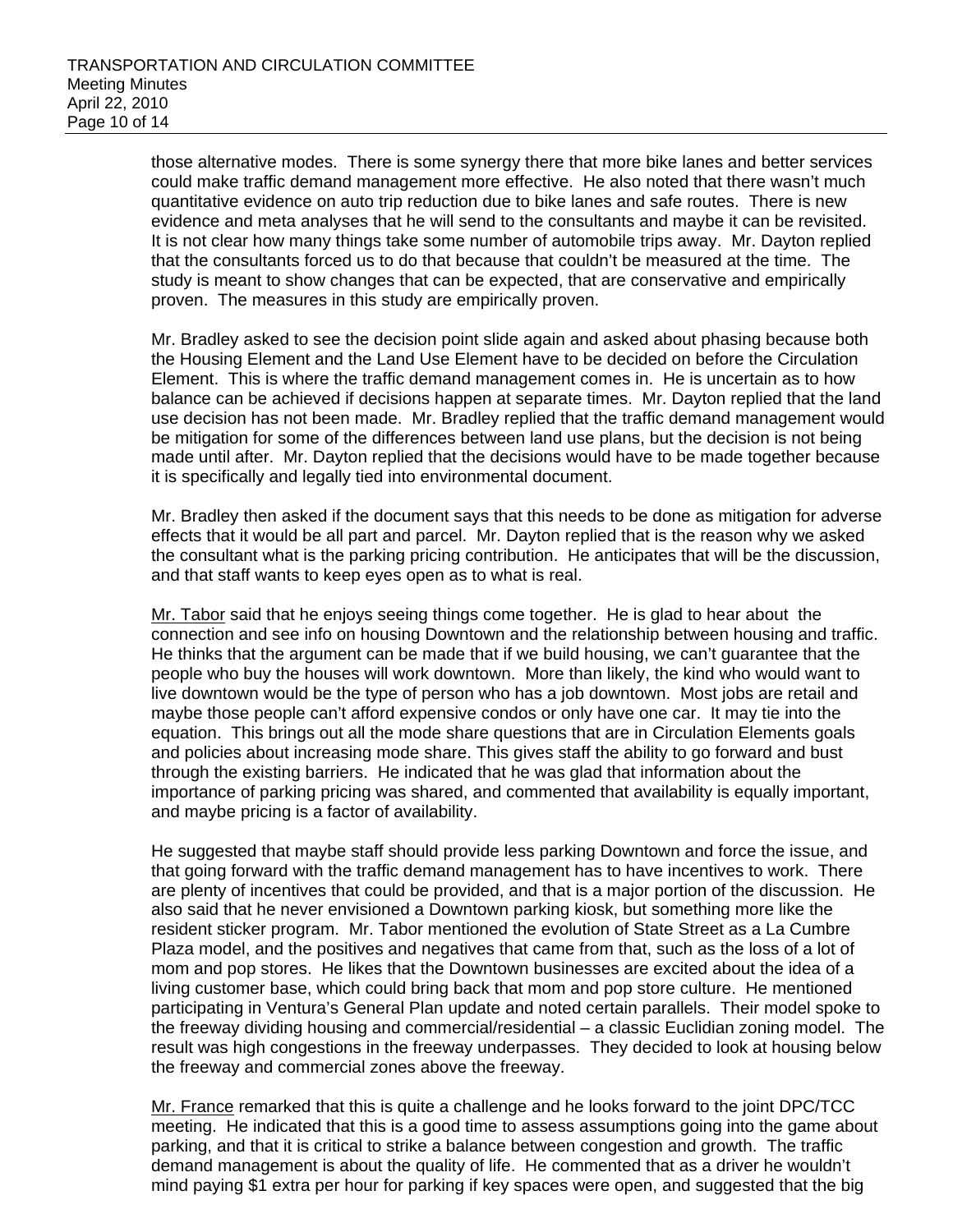spenders would probably feel the same. He suggested that would make it more accessible, and there are more quality of life issues to consider, such as congestion. He also suggested that maybe we need to look critically at assumptions that we have going into how we price parking. It would be subsidized, staff needs to be critical as to why and if it is the best thing, all considered.

He echoed Mr. Bradley's comment about the consultant's work, and about what our traffic demand management package would be and what the impacts are. There has to be agreement that rethinking parking is critical and there is good data and studies showing that. The assumption right now is that there are good incentives that may not show up, and as a City, we are going to have to work hard to figure out the right incentives.

Mr. Pritchett said that the analysis is interesting. He noted the date and time of the joint DPC/TCC meeting, and said that it would be better to call out traffic demand management, so people have a better understanding of it. He suggested it be given a more inclusive, less cryptic name so people will appreciate it. He then asked if there as an assumption of the same jobs/housing imbalance in the traffic model, and if it was consistent in all the projections. Mr. Dayton replied that it was. He indicated that increased housing has a lot more houses, but not enough to combat the percentage of people who work here, but live elsewhere. The gap still widens, and all we can do is close the gap. There is no real way to solve the balance.

Mr. Pritchett then asked if the model takes into consideration passenger and commuter rail. Mr. Dayton said that it wasn't assigned empirically. It was described, but is not a hefty enough service to make it empirical. Mr. Pritchett then said to get to the big changes on the freeway interchange congestion, these cool transportation things won't add up to a lot.

Mr. Dayton replied that the model shows that of the empirical data, the carpool lane takes off with pricing in place. The high occupancy vehicle lane facilitates even more. He anticipates an increase to the connection south with SBCAG monies and increased frequency of the Coastal Express.

Mr. Pritchett asked to see histogram of how many intersections are at level D or lower. He added that assuming no one blows holes in the model, if we believe that real way to decrease congestion is by demand management and not housing numbers, then the policy question which is in the last slide is how much congestion can the community tolerate? How many intersections are in model? Mr. Dayton answered that there were 100 intersections.

Mr. Pritchett reiterated that with no project, 21 out of that 100 would get worse? From the traffic perspective, he suggested a split the difference pragmatic traffic based policy, and asked if a goal would be half the difference between the base line for 2008 and no project if we did nothing. That would be a gain of 14 intersections going to level D or lower. He said that is balancing how much in car parking fees people would need to pay through the traffic demand management, predicting that the DPC won't want any and will argue that no one wants to pay. If we assume there is a public goal for no increase it could be said from this analysis that the planning option should be enough demand management car parking fee stuff to only increase the number of intersections to 14. If that is too many, we need more traffic demand management, which puts the onus back on staff determine how to disperse units of the traffic demand management. He suggested that the model can go with the how many bad intersections are tolerable to guide how much of the traffic demand management will be accepted. It could also be noted that the robust traffic demand management goes from 7 to 8, so if the public doesn't like it, they pay. This is a great tools encapsulated to show the traffic demand pricing that gets the difference not downtown housing density.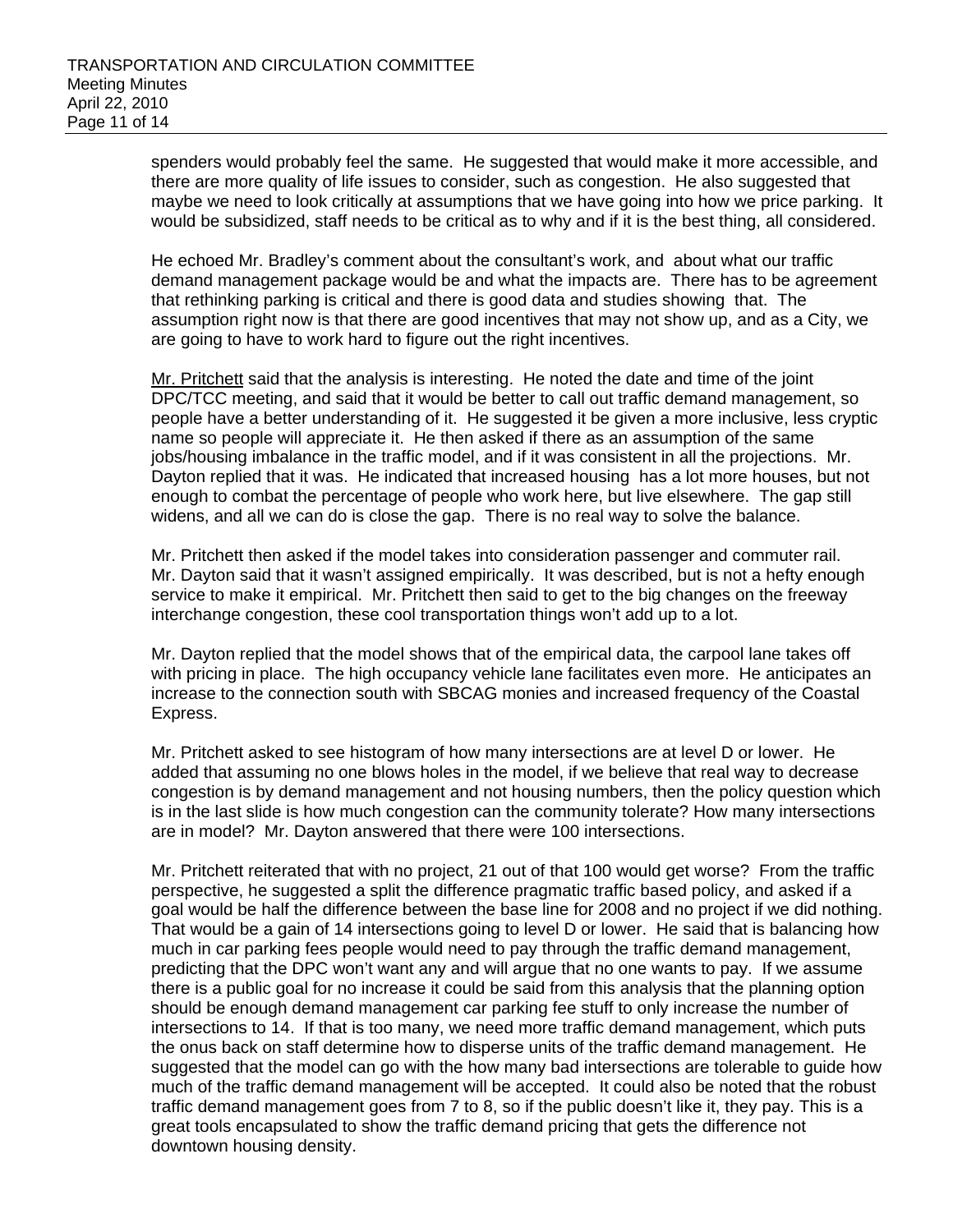Mr. Bradley added that this is one kind of yardstick, but if you are only halfway, and the other intersections are at level C, are there other measures in there like total hours of delay? Mr. Dayton said there were not. Mr. Bradley then asked if it was too hard to get out of the model. Mr. Dayton replied that the vehicle miles traveled are in there. There had to be a contribution to the freeway for SBCAG.

Mr. Bradley then stated that the model put up travel time and flows and suggested that those could be put together to get minutes of delay. Mr. Dayton said he would ask the consultant.

Ms. Blackerby asked if, when looking at the robust traffic demand management its not just the on-street parking pricing, but increases in parking structures as well? Mr. Dayton replied that it could eventually mean the elimination of the free period. Staff would have to work in conjunction with what is done on the street. The real thrust of the parking pricing was on-street parking charge. Ms. Blackerby reflected on what Mr. Pritchett said about increments of traffic demand management between robust and moderate and how the difference is measured.

Mr. Dayton explained that it is mainly control of the on-street parking and pricing according to highest valued parking. So there would be more expensive parking in the 00 blocks east and west, and incrementally going down. The consultant came up with some prices. It was \$.66 per hour for the 00 block and \$.33 that going outwards. It would make a real change, and it's interesting because the employees are the ones parking there. The idea is to have the customers to park there - right now it's the employee shuffle. If the employees stop parking in the most valuable spot, and charge a smaller amount for customers, it would be more customer friendly and reducing employee trips. Mr. Dayton said that he saw some tests where they put GPS in cars in certain cities and followed them. The cars were circling. Could reduce congestion.

Ms. Blackerby agreed that the employees are the big issue, and asked if other cities had used the kiosk model, and what would we want to model ours after. Mr. Dayton replied that there are a lot of variations in implementation. Staff and the consultants looked at Santa Cruz, as well as other coastal towns. He mentioned that Santa Monica is doing this, and Ventura just implemented a program. Everyone is doing it differently. There are options that include swiping a credit cared and programming a cell phone. Ms. Blackerby indicated that UCSB once had a cell phone programming thing. Mr. Dayton said that they still do.

Ms. Blackerby said that it was good that other cities are using these methods, so if we decide to implement anything, we can see what works best. She looks forward to the joint meeting with DPC to see what their world is like. She asked that in the document staff keep to using units as opposed to houses, and that people would be less confused.

Mr. Coffman-Grey acknowledged that it has been a long process. He is glad to see that the model shows downtown housing on transit corridors decrease traffic. Mr. Dayton reiterated that it was neutral. Mr. Coffman-Grey was impressed that no new traffic was being generated.

He went on to say that having worked downtown and having employees do the shuffle, this traffic demand management strikes strongly. However, he said that staff must exercise caution with the parking dollar vs. how much a customer will be willing to pay and not go elsewhere. We've had sales tax decreases, and when pricing of traffic for customers gets adjusted, they might go elsewhere. He is glad history was mentioned. There was no parking downtown, so people went to La Cumbre. State Street traffic was worse back then, and he give kudos to the merchants for creating the Downtown Parking Program. There is flexibility in increasing parking, but caution is necessary. His preference if for the moderate traffic demand management instead of the robust model. A lot of incentives can be created for employees to utilize alternative transportation. We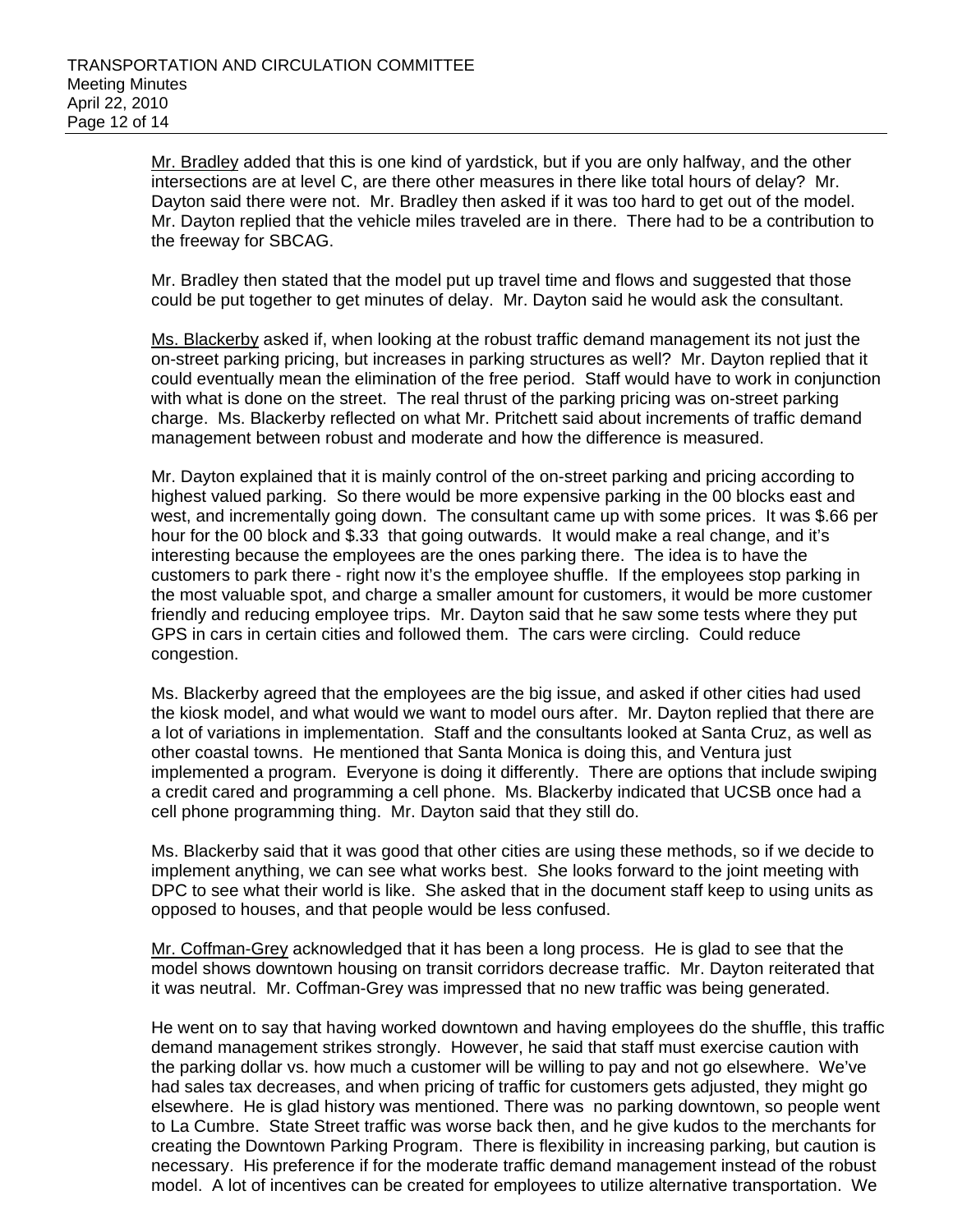had the free 10 ride bus pass for the employees. When enhanced transit came along, that was taken away, and without that incentive, employees are using cars again. Even though bus is still cheaper, the car is easier. Some downtown employees are paying for commuter lots, which are cheaper than doing the shuffle. He would like to see it go this direction but indicated that staff needs to look at ways to subsidize employees, or have business subsidize employees and be careful on parking increase for customers.

Mr. Maas went back to the issue of the large drop in impacted intersections under the increased housing option. The assumption is related to a robust traffic demand management. At the same time, adding 1600 housing units, and if policies were such that they became workforce housing, intuitively could lead to a reduction in the jobs/housing imbalance, and therefore a reduction in impacted intersections. Is staff confident that's not happening? Mr. Dayton replied that housing is not reducing congestion. Mr. Maas asked how would it not be. Mr. Dayton said that in the model realm, the model doesn't distinguish between a high end unit and a one bedroom unit. He also said that the model assumes that the behavior of the residents are similar to the other residents around them, which is sometimes true regardless of the type of unit. In terms of moving the equation of providing new housing that is workforce housing, the model is irrelevant. Staff will be encouraging the PC to look at issues regarding unit size. Mr. Dayton pointed out that Mr. Tabor brought up the limiting parking for residents in Downtown is less a traffic issue and more an issue of affordability, because if the developer puts two parking spots in, the buyer is paying for that.

Mr. Maas indicated that research has been done in unbundled parking. The issue of the traffic demand management was addressed already, but Plan SB assumed a modest increase. The Draft EIR has a couple of mitigation measures for transportation impacts which seem to be the robust traffic demand management program including an increase to MTD services, such as doubling the frequency of transit services on primary corridors at peak hours and increased service on express routes. He thinks there should be policies that Plan SB would require a robust traffic demand management, but understand other concerns related to cost of parking, and a wide variety of traffic demand management that can be implemented. There should be measures that will improve bike and pedestrian transit.

Mr. Bradley indicated that maximum parking requirements said it doesn't make a big difference in terms of trips – that's the way the model is setup. If your housing was like Casa de las Fuentes, where there were no cars, there would be no car trips. He also said this would be affected by policy. Mr. Dayton replied that it might be able to be skewed a bit.

Mr. Bradley also suggested recommendations for presentation. He said that adding housing is neutral for congestions. There are a lot of people who won't believe that. The more detail you can have from model to explain result, including examples would be helpful. It has to be this is why the model says it

Would it be possible to have someone from one of the other cities come and talk to the DPC and the PC about this. Could do some assumptions about how many trips people make and how many people are in Downtown and how close under the robust traffic demand management you are getting.

Mr. France replied that the model is helpful in terms of policy discussion and highly informative That said, he agrees with the point that no one is looking to of reducing trips and putting traffic and people downtown. He indicated that staff are looking at most efficient ways. He said to address the shuffle because it is a problem for both businesses and employees.